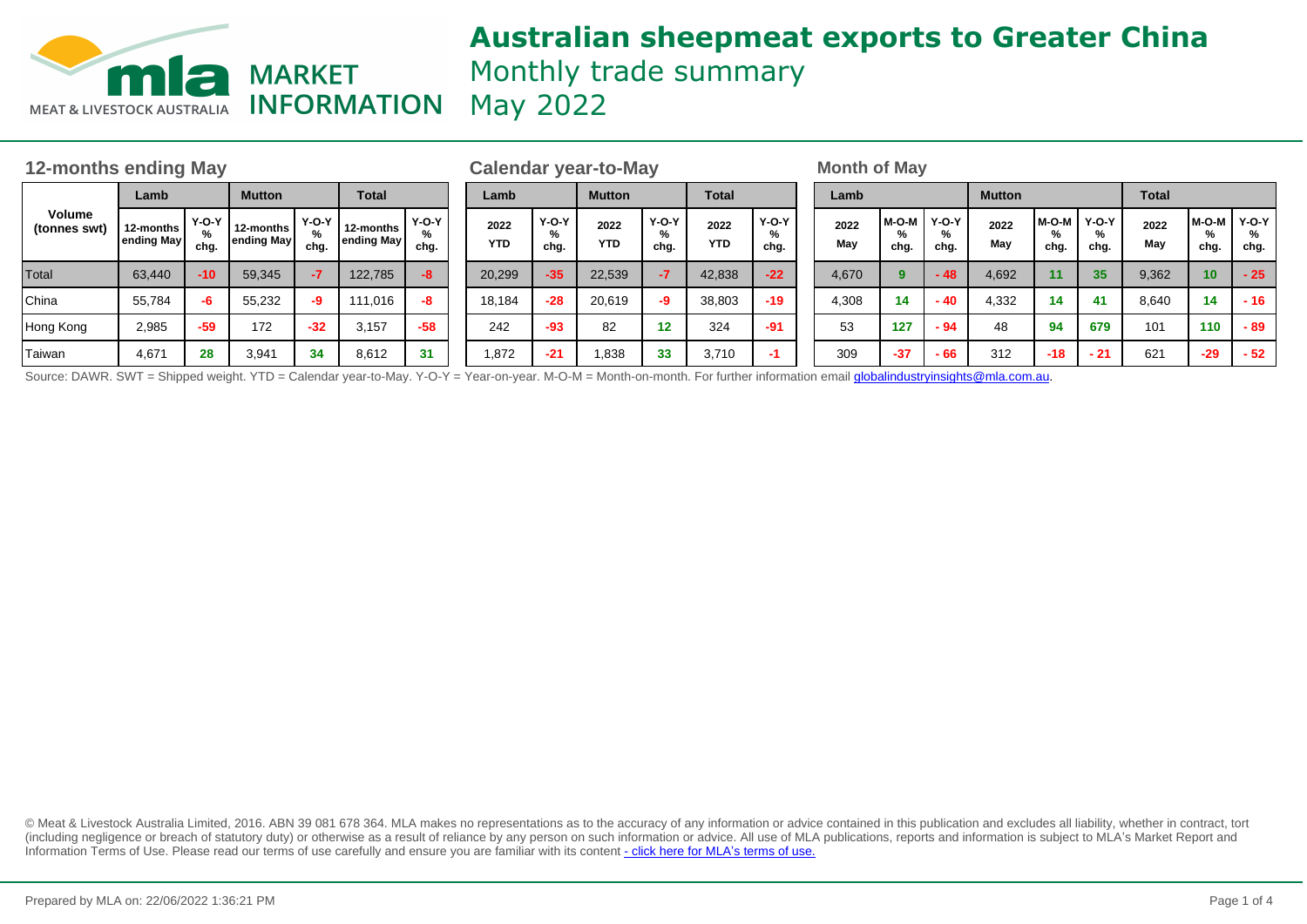

### **Australian sheepmeat exports to Greater China** Monthly trade summary May 2022

 $2020$ 



**Year-to-May sheepmeat exports to Greater China**



 $\blacksquare$  2022

Source: DAWR, Prepared by MLA

tonnes swt





Source: DAWR, Prepared by MLA

#### **Monthly lamb exports Greater China Monthly mutton exports Greater China**



Source: DAWR, Prepared by MLA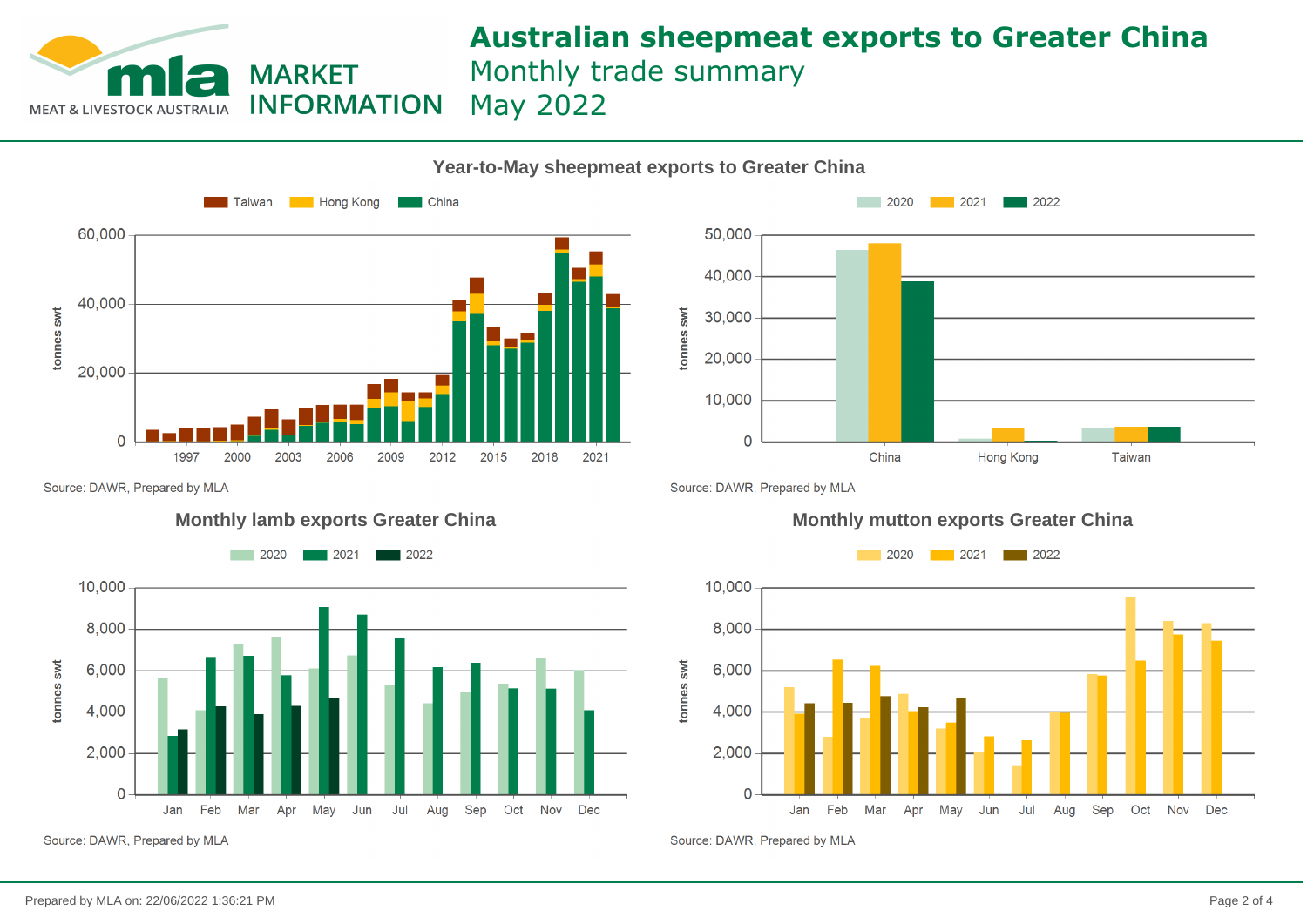

## **Australian sheepmeat exports to Greater China** Monthly trade summary

May 2022





Source: DAWR, Prepared by MLA

#### **Year-to-May sheepmeat exports to Taiwan**



Source: DAWR, Prepared by MLA

Source: DAWR, Prepared by MLA